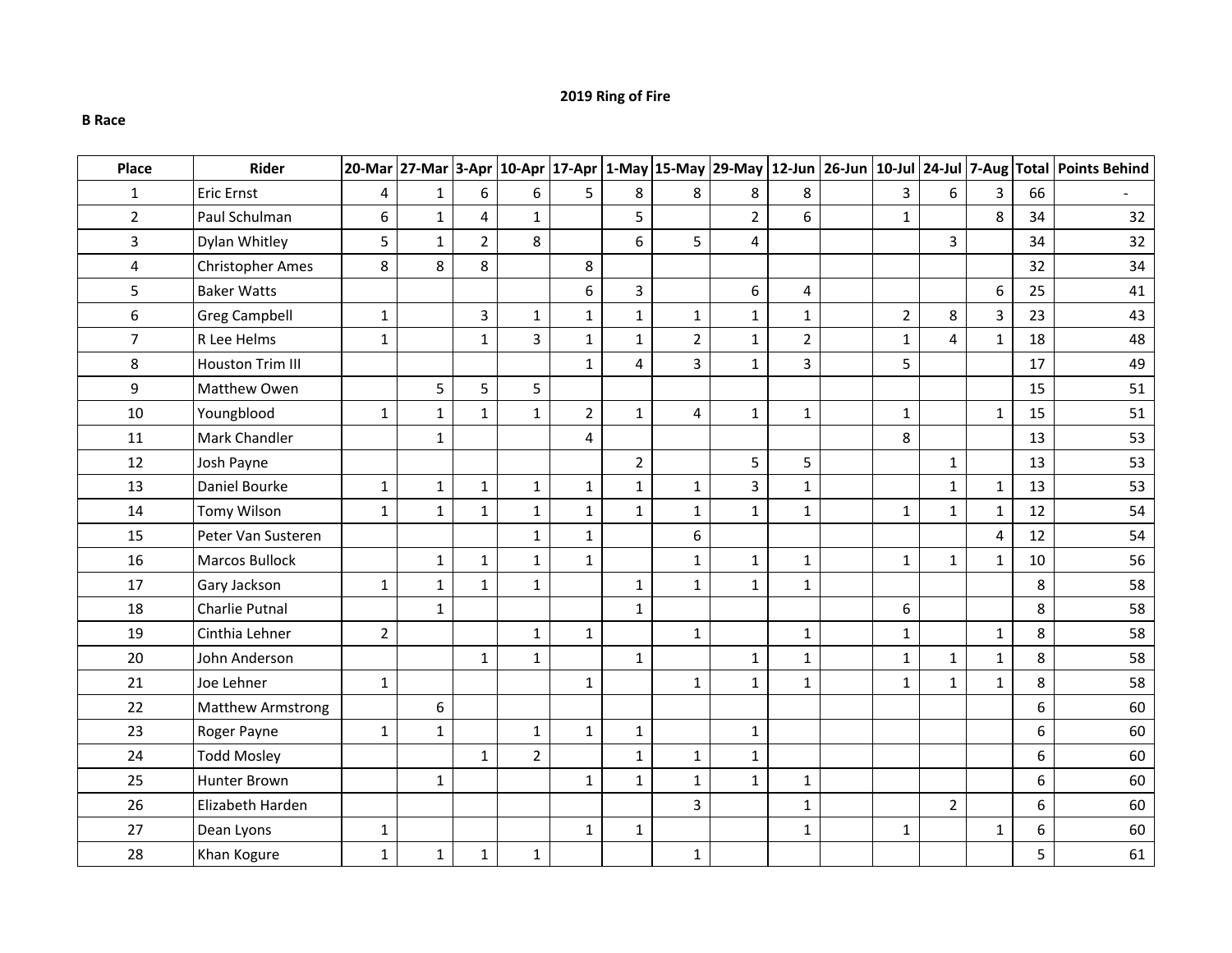| 29 | Grayson Wickel         | $\mathbf 1$  |                         |              |                |                |              |              |              |              | $\overline{4}$ |              |              | 5              | 61 |
|----|------------------------|--------------|-------------------------|--------------|----------------|----------------|--------------|--------------|--------------|--------------|----------------|--------------|--------------|----------------|----|
| 30 | Jennifer Caicedo       |              |                         |              |                |                |              |              |              |              |                | 5            |              | 5              | 61 |
| 31 | Andrew Gambrell        |              |                         |              | $\mathbf{1}$   |                |              | $\mathbf{1}$ | $\mathbf{1}$ | $\mathbf{1}$ |                |              | $\mathbf{1}$ | 5              | 61 |
| 32 | Peter Mathern          |              |                         |              |                |                |              |              |              |              |                |              | 5            | 5              | 61 |
| 33 | Dominic Giannantonio   |              | $\overline{\mathbf{4}}$ |              |                |                |              |              |              |              |                |              |              | $\overline{4}$ | 62 |
| 34 | David Curran           |              |                         |              | $\overline{4}$ |                |              |              |              |              |                |              |              | $\overline{4}$ | 62 |
| 35 | Doug Sharp             | $\mathbf{1}$ | $\mathbf{1}$            | $\mathbf 1$  |                |                |              |              | $\mathbf{1}$ |              |                |              |              | $\overline{4}$ | 62 |
| 36 | Zack Moss              |              |                         |              |                | $\mathbf{1}$   | $\mathbf{1}$ |              | $\mathbf{1}$ | $\mathbf{1}$ |                |              |              | $\overline{4}$ | 62 |
| 37 | <b>Emily Strange</b>   |              | $\mathbf{1}$            | $\mathbf{1}$ |                |                |              |              |              |              |                | $\mathbf{1}$ | $\mathbf{1}$ | $\overline{4}$ | 62 |
| 38 | Ian Breitlow           | 3            |                         |              |                |                |              |              |              |              |                |              |              | $\overline{3}$ | 63 |
| 39 | <b>Zachary Ross</b>    |              | $\overline{\mathbf{3}}$ |              |                |                |              |              |              |              |                |              |              | $\overline{3}$ | 63 |
| 40 | Rodrigo Coelho         | $\mathbf{1}$ |                         | $\mathbf{1}$ |                | $\mathbf{1}$   |              |              |              |              |                |              |              | $\overline{3}$ | 63 |
| 41 | Jeff Mrachek           |              |                         |              |                | $\overline{3}$ |              |              |              |              |                |              |              | $\overline{3}$ | 63 |
| 42 | Jason Tucker           |              |                         | $\mathbf 1$  | $\mathbf{1}$   |                | $\mathbf 1$  |              |              |              |                |              |              | $\overline{3}$ | 63 |
| 43 | <b>Ben Hill</b>        |              |                         | $\mathbf{1}$ |                | $\mathbf{1}$   |              |              | $\mathbf{1}$ |              |                |              |              | $\overline{3}$ | 63 |
| 44 | Joseph Penley          |              | $\overline{2}$          |              |                |                |              |              |              |              |                |              |              | $\overline{2}$ | 64 |
| 45 | Dakota Topp            | $\mathbf{1}$ |                         | $\mathbf 1$  |                |                |              |              |              |              |                |              |              | $\overline{2}$ | 64 |
| 46 | Andrew LeBeau          | $\mathbf 1$  |                         |              |                | $\mathbf{1}$   |              |              |              |              |                |              |              | $\overline{2}$ | 64 |
| 47 | <b>Gerard Remerly</b>  |              |                         |              | $\mathbf{1}$   |                | $\mathbf 1$  |              |              |              |                |              |              | $\overline{2}$ | 64 |
| 48 | Michael Mauhar         |              |                         |              |                | $\mathbf 1$    | $\mathbf 1$  |              |              |              |                |              |              | $\overline{2}$ | 64 |
| 49 | Jennah Dunham          |              |                         |              |                | $\mathbf{1}$   |              | $\mathbf 1$  |              |              |                |              |              | $\overline{2}$ | 64 |
| 50 | Sean Huson             |              |                         |              |                |                | $\mathbf{1}$ | $\mathbf{1}$ |              |              |                |              |              | $\overline{2}$ | 64 |
| 51 | Josh LaCelle           |              |                         |              |                | $\mathbf{1}$   |              |              |              |              |                |              | $\mathbf{1}$ | $\overline{2}$ | 64 |
| 52 | <b>Curtis Staples</b>  |              |                         |              |                |                |              | $\mathbf{1}$ |              |              |                |              | $\mathbf 1$  | $\overline{2}$ | 64 |
| 53 | David Peter            |              |                         |              |                |                |              |              | $\mathbf{1}$ |              |                |              | $\mathbf{1}$ | $\overline{2}$ | 64 |
| 54 | <b>Chris Tries</b>     | $\mathbf{1}$ |                         |              |                |                |              |              |              |              |                |              |              | $\mathbf{1}$   | 65 |
| 55 | James Johnston         |              | $\mathbf{1}$            |              |                |                |              |              |              |              |                |              |              | $\mathbf{1}$   | 65 |
| 56 | Dagny Palmer           |              | $\mathbf{1}$            |              |                |                |              |              |              |              |                |              |              | $\mathbf 1$    | 65 |
| 57 | Jeff Stewart           |              |                         | $\mathbf{1}$ |                |                |              |              |              |              |                |              |              | $1\,$          | 65 |
| 58 | Christopher Sparace    |              |                         |              | $\mathbf 1$    |                |              |              |              |              |                |              |              | $\mathbf 1$    | 65 |
| 59 | <b>Thomas Turnbull</b> |              |                         |              | $\mathbf{1}$   |                |              |              |              |              |                |              |              | $\mathbf{1}$   | 65 |
|    |                        |              |                         |              |                |                |              |              |              |              |                |              |              |                |    |